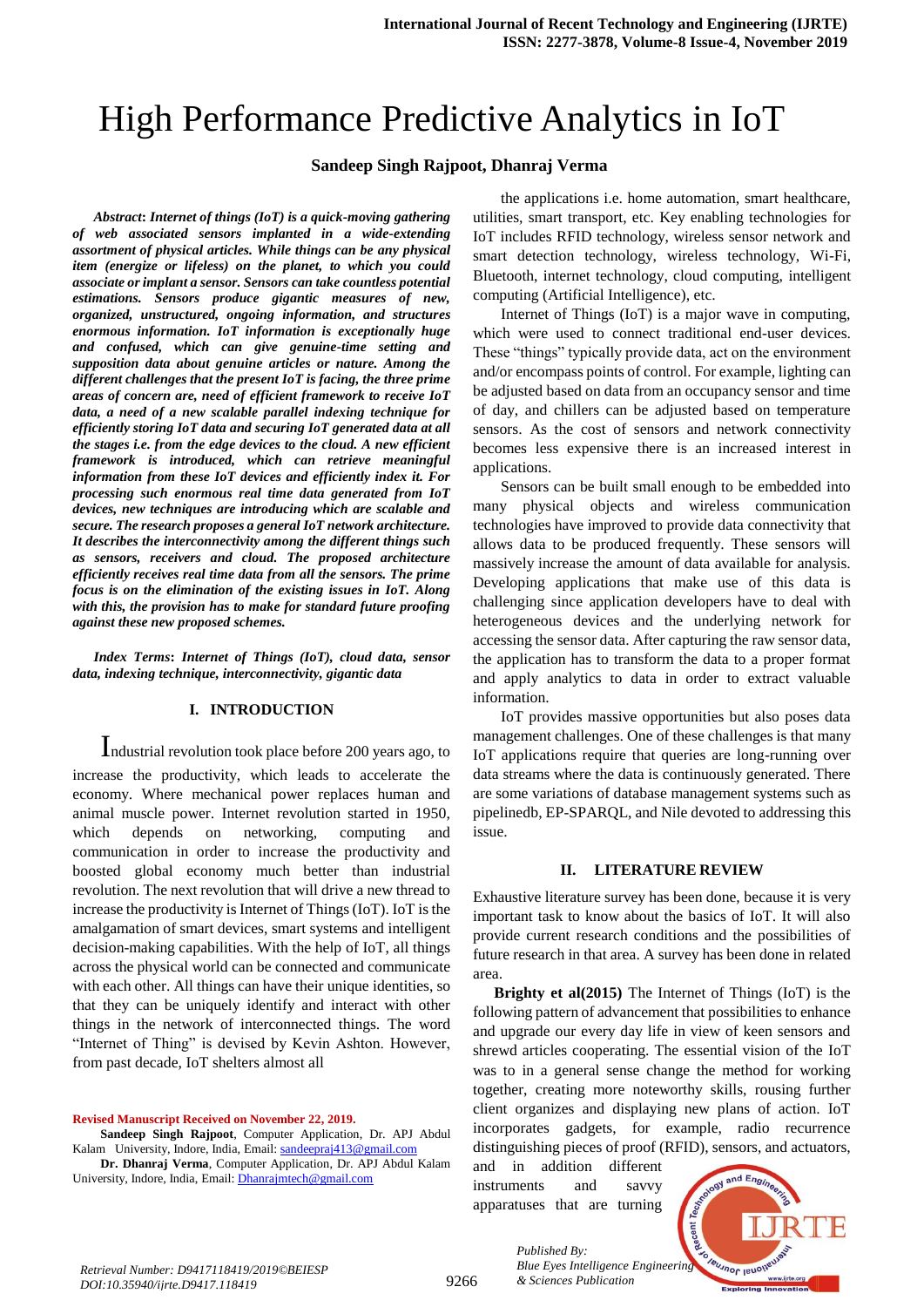## **High Performance Predictive Analytics in IoT**

into a basic piece of the Internet. It is critical to accumulate precise crude information capability; however more huge is to review and mine the crude information to digest more profitable data, for example, connections among things and administrations to give web of things or Internet of services. Devices can be associated with the Internet utilizing novel IP addresses in Internet Protocol (IP) network, subsequently concurring them to be perused, controlled, and overseen at all around and unfailingly. Security is an indispensable perspective for IoT arrangements. Because of the hearty assaulting capacity, speed, straightforward execution and extra highlights, differential blame investigation has end up being a critical strategy to measure the security in the Internet of Things.

**Vyas et al. (2015)** With calculation, availability, and information stockpiling winding up further developed and all-inclusive there has been a blast of IoT based application arrangements in broadened spaces from human services to open wellbeing, from sequential construction system planning to assembling and different other mechanical areas. IoT can be characterized as a system of physical objects, devices that contain installed innovation (like clever sensors, controllers and so forth.) which can convey, sense, or cooperate with inner or outside frameworks. As such, when articles can detect and convey, it changes how and where choices are made, and who influences them and as needs be operations to can be conveyed out, In this overview a cognizant exertion has been advanced to examine the cutting edge associated with IoT and its different differentiated building applications. Latest patterns and evolution, challenges, and future extent of this innovation have been touched upon for better understanding. Various IoT based applications have been investigated and conceivable approach for upgrading the utilization of this innovation have been talked about in this paper. Future headings and proposals for adequately and effectively enhancing the IoT based application zones have been touched upon. This paper will give a superior knowledge to any individual who wishes to convey out research in the field of IoT. In this paper they have endeavoured to give an all-encompassing viewpoint on IoT and IoT based applications, application zones, explore challenges in IoT, patterns and future conceivable outcomes in IoT.

**Resul Das and Gurkan Tuna(2015)** Machine to Machine (M2M) can be portrayed as advancements which permit both wired and remote frameworks to speak with different gadgets of the same ability.M2M conveys a few advantages to industry and business, since it can be utilized as a part of an extensive variety of uses for observing and control purposes. It is normal that M2M advancements when joined with PDAs will end up noticeably necessary components in savvy homes. In like manner, in this investigation, an example utilization of M2M advances is introduced. In the exhibited application, utilizing temperature information gave by sensors, the savvy aeration and cooling system consequently changes itself. In spite of the fact that the displayed application is only a basic case of how M2M can be utilized, it has the capability of influencing all regions enhancing our everyday life.

**Deepika et al.(2016)** exhibit a novel plan strategy for

limiting the line at the power charging counters and to confine the utilization of power consequently, if the bill isn't paid. They are likewise proposing a framework that will decrease the loss of energy and income because of energy burglaries and other illicit exercises. The work framework embraces an absolutely new idea of "Prepaid Electricity". The IoT based idea is utilized so we can ceaselessly screen the utilization of energy (in watts) and on the off chance that it achieves the base sum, it would naturally caution the customer to revive through web.

**KAA** it is used for developing smart IoT applications. It enables exchange of data amongst all the connected devices and IoT cloud services too. Major services provided by this platform are fetching device information, device provisioning, and configuration of all the devices. With the help of SDK it provides security to the data, reliability, interoperability, and management of data. KAA SDK works on very small memory. It supports various databases such as MongoDB NoSQL, Hadoop and Cassandra. Pros: Applications supports Big Data base and NoSQL. Cons: Support of hardware model is very less.

**Carriots** it facilitates speedily building IoT applications, by drastically reducing time, expenses and difficulties. It facilitates device management remotely and controlling device remotely, action logging, activating custom made alarms, and exporting data. It supports RESTful API and update end user about the current status of the devices through sending Email, Twitter and Short Message Service. It supports data storage in Big Data and NoSQL. Pros: application which required triggering are mostly supported. Cons: Not user friendly.

**SensorCloud** it is used to procure, picturize, display, and investigate the received data from IoT devices. Basically, it is an outstanding platform which leverages powerful cloud computing facilities. It facilitates developers to perform complicated mathematical task on the captures data. Along with this it also provides Graphical User Interface (GUI) to process and analyse the data stored on cloud. It supports RESTful API for uploading data to the cloud. Pros: Huge devices accompanied in a network. Cons: difficult to support open source hardware.

## **III. ARCHITECTURE OF INTERNET OF THINGS**

There is no single standard design for IoT exists, which is concurred ordinarily. The three-layer design characterizes the primary thought of the Internet of Things. It consists of three layers i.e. first one is the perception; second one is the network and third is the application layer, as described below:

#### **The Perception Layer:**

*Published By:*

*& Sciences Publication* 

The first foremost layer works like human facial skin and five sense organs. Mainly this layer deals with the identifying things, collecting data from the things. It includes RFID tags, QR code, and various types of sensors, camera, terminals, wireless sensor network, 2-D bar code labels and readers. Main function of this layer is to identify the objects uniquely and collect the information.



*Retrieval Number: D9417118419/2019©BEIESP DOI:10.35940/ijrte.D9417.118419*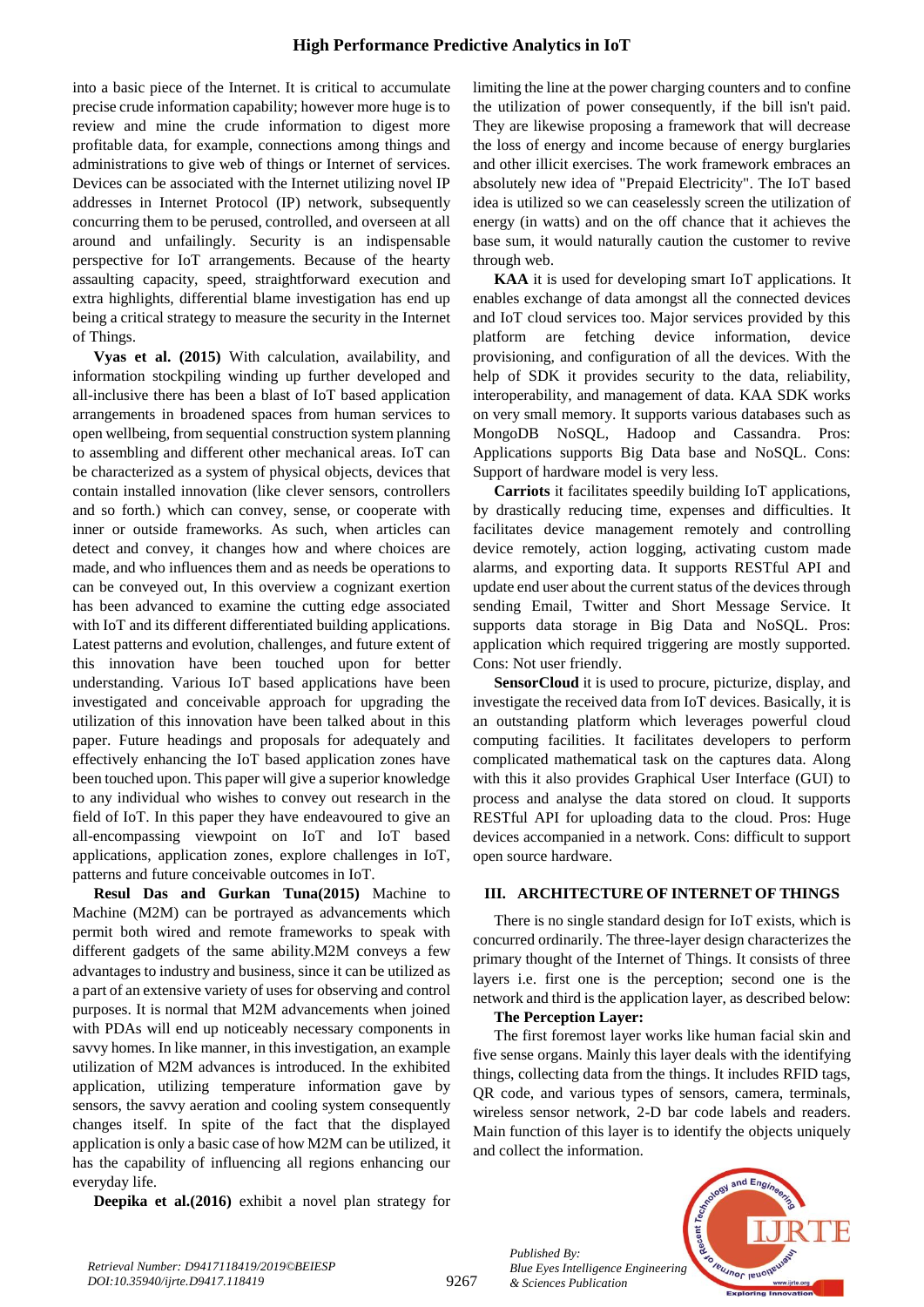## **The Network Layer:**

The network layer works like the neural network and it is called as brain of loT. Mainly this layer deals with the transmitting and processing information received from perception layer. It consists of Internet network, information processing centre and intelligent information processing centre, network management centre etc. Main function of this layer is to process and forwards the data received from perception layer.

## **The Application Layer**

The layer is liable for conveying application-explicit administrations to the end-client. It manages different applications where the IoT can be deployed, such as smart agriculture, smart homes, smart cars, and smart healthcare.

#### **IV. APPLICATIONS OF INTERNET OF THINGS**

The IoT presence is in everywhere because of its potential usefulness in almost all the possible domains. Out of this very small fraction of this services are currently available to the respective end users. Still there exist large number of domain, where new application usefulness is likely to come up and enhance the life of human. IoT applications are very vast so to accommodate under one diagram, therefor it must be categorized in to various domain such as described below:

## **Smart transport and logistics**

Assisted Driving, Mobile Ticketing, Environment monitoring, Augmented maps.

## **Smart Health**

Tracking, Identification Authentication, Data Collection, Sensing.

#### **Smart environment**

Home office monitoring, Industrial Plants, Smart Museum & Gym.

#### **Personal and social**

Social Networking, Historical Queries, Losses, Theft.

#### **Futuristic**

Self Driving Cars, City Information Model, Enhanced Game Rooms.

Predictive analytics information is time arrangement information gotten from the readings from a huge number of sensors spilled at high speed at real time. Sensor readings mirror the condition of the machine execution at that time. So the time arrangement information must be changed into a timestamped populace, furthermore, new inferred highlights must be characterized to discover what changes in the sensor readings over a timeframe give greatest data about the likelihood of failure of a machine. The information administrator segment in Predictive analytics empowers the client to make ultra-wide explanatory informational collections for a time-stamped populace, what's more, consequently concentrate a large number of inferred highlights that can be utilized for making strong models.

#### **V. PROBLEM STATEMENT & RESEARCH CHALLENGES**

This work focuses on the development of a data stream systems that have several properties. Firstly, IoT applications often require real-time processing of high-volume stream data. The processing logic should satisfy the requirements of IoT applications in various domains. Secondly, IoT scenarios require a decoupling of data consumers and data producers. We assume that data streams from different sensors are available to multiple applications. Essentially it should be possible for a sensor"s data to be shared. Any application should be able to connect or disconnect to any desired stream

data at any time. Furthermore, it should be possible to share the data such that the data is only sent once and ideally if two applications require the same subset of a data stream then the subset only has to be generated once. Finally, IoT will be pervasive in the near future. IoT application developers should be able to specify the data required through an easy to understand interface.

The primary contribution of this work is that a programming abstraction is provided through the use of an SQL-like syntax to be used by application programmers. An architecture of a platform is proposed that manages the data flows for application programmers that allows for sharing of a single data stream from a sensor.

#### **Research challenges**

Among the different challenges that the present IoT is facing, the two prime areas of concern are, efficiently processing IoT generated data and providing security to the IoT generated data. In the ongoing research, everybody is focusing on collecting and processing non-spatial IoT generated data somehow or somewhere, the issues regarding processing and securing IoT generated spatial data are side-lined. The main motivations behind choosing this topic are:

One of the requirements for the data processing in the future is the ability to digest petabytes of data.

Designing an efficient scalable framework for collecting and can able digest petabytes of IoT generated geo spatial data not only for the present internet but also for the future internet too. Need efficient and optimized indexing technique for IoT generated data. Analysing IoT generated data in real time for particular events or patterns of interest. With the introduction of new technologies, new architectures and over dependence of these technologies on the internet, create the situation for the security threats, which needs to be overcome. The Internet of Things (IoT) demands tailor-made security solutions.

## **VI. PROPOSED SYSTEM DESIGN**

The framework is designed to be available via the Platform as a Service (PaaS) Model. The platform is licensed on a subscription basis and is hosted on a server. Sensor data can be accessed by a client IoT application using a TCP connection. Various kinds of IoT applications can be developed by leveraging this platform. The platform provides two main services to its users: executes basic analytics on sensor data based on the user query and dispatches processed sensor data to applications who subscribe to this information. The platform gathers data generated by data sources and sends data to IoT applications. This platform assumes that there is a queue for each data stream coming from a data source. The Stream Manager maintains these queues.



*Published By:*

*& Sciences Publication*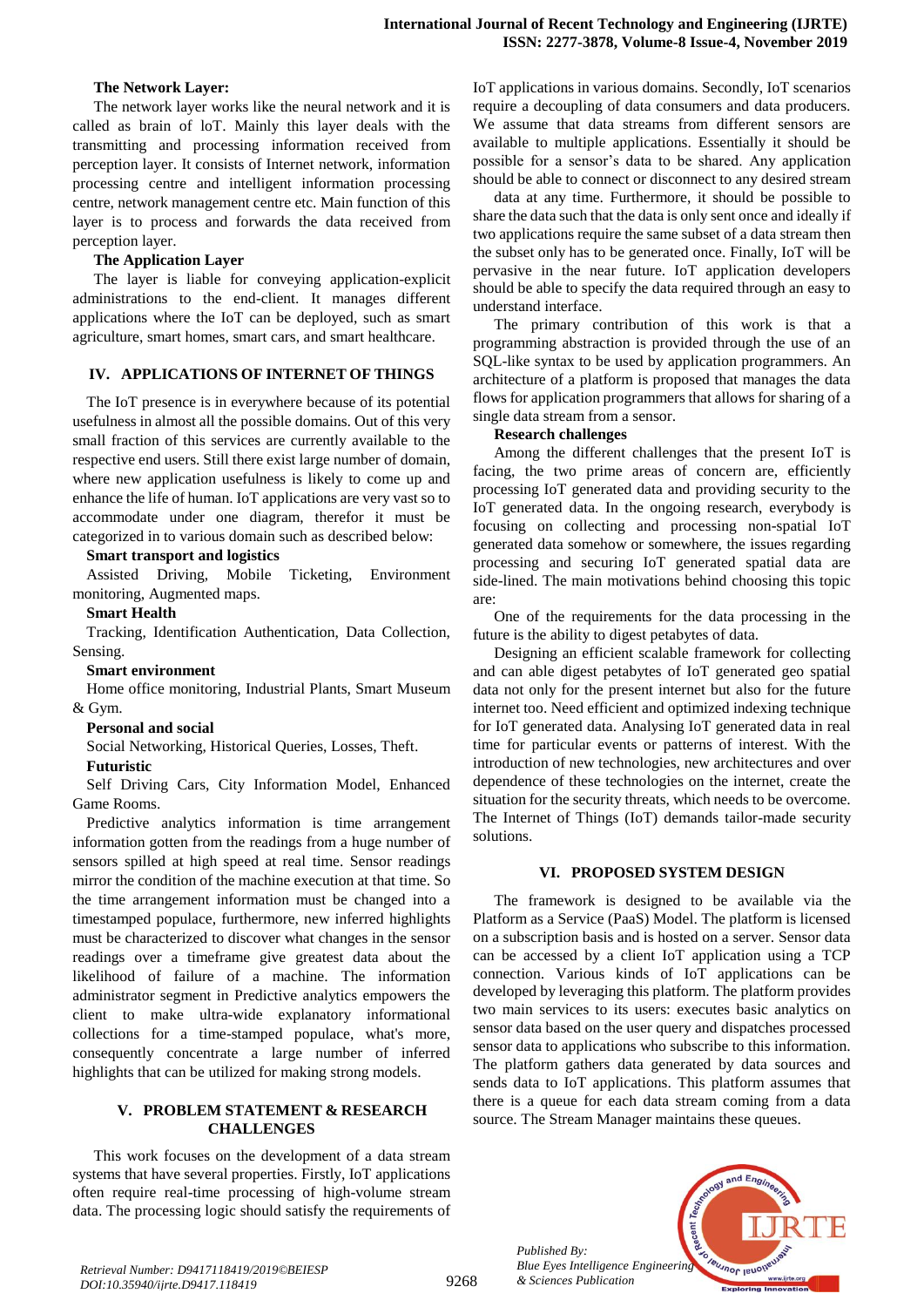## **Data Sources**

The Data Sources refers to sensors attached to smart devices, which are used to sense the surrounding environment, periodically produce sensor data and send sensed data to the cloud platform. In general, the devices or things can be categorized.

## **Query Parser**

This component is used for receiving and parsing query messages issued by user applications. Only after parsing the query message successfully, can the query can be executed by the query engine.

## **Stream Manager**

This component maintains a list of queues, where each queue represents a data stream where the queue contains data from this stream. A data stream can be used by more than one query, and therefore we have multiple queues associated with this data stream with each belonging to a query. Since a query may need data from multiple streams, we associate multiple queues with each query.

## **Data Dispatcher**

This component is aware of the information of all the active queries, including the streams that each query is interested in. Using this information, the sensor data can be dispatched to corresponding queues at the Stream Manager, so that each query has access to its requested stream data from the queues at the Stream Manager.

## **Query Processing Task**

Each Query Processing Task is started for handling one query. As all data streams required by this query is handled by the Stream Manager, the task is able to continuously receive data from the corresponding queues. Upon receiving the data,

the task will apply analysis to the streaming data including aggregate, calculate average and filter on the stream data according to user needs, and generate final query results.

## **Task Manager**

This component is used to manage a group of Query Processing Tasks. There is one task per user query. The tasks can be started or removed based on user requirements.

## **Query Result Publisher**

This component is responsible for publishing the query results on a query topic, the query topic is the query string. It allows users who subscribe to that query topic to receive the query results.

## **VII. RESULTS & DISCUSSION**

Sensors are an extension between the physical world and the web. They will assume an always expanding part in pretty much every field comprehensible, and driving the "Internet of Things".

# **Potential Uses of Sensor Data**

Sensors can be utilized to screen machines, framework, and environment, for example, ventilation hardware, spans, vitality meters, plane motors, temperature, lowliness, and so on. Utilization of this information is for prescient support, to repair or supplant the things before they break.

## **Types of Maintenance:**

**Corrective Maintenance** is essentially settling things after they endure a breakdown and can likewise be called Reactive upkeep.

**Preventive Maintenance** is about supplanting or recharging consumables at planned interims.

**Predictive Maintenance** or Condition-construct upkeep centres in light of identifying failure before they happen. Prescient Maintenance joins investigations of the framework at foreordained interims to decide framework condition. Contingent upon the result of a ceaseless assessment, either a preventive or no support movement is performed. The computerized time arrangement in conjunction with an automated relapse calculation helps in issues identified with anticipating, for example, the remaining time before the machine or its parts break down at the end of the day, the time to next maintenance. The computerized grouping part empowers the client to discover hearty quantities of groups in the information and can be utilized for issues like gathering machines carrying on in a comparative mold and consequent

irregularities in the sensor information. Variation of data generated by same sensor in just in a second can be easily seen in the graph.

## **VIII. CONCLUSION**

The research addressed challenges in the development of a data stream system that supports real-time analytics but also allows for the decoupling of sensors from applications in a way that allows for sharing of sub stream computation. Integrating the data collection and analysis functions within a common platform is important for IoT application developers. Developers do not have to deal with heterogeneous and complex smart devices and the underlying network protocols to access sensor data. Users can specify the sub streams and analysis on sub streams without being concerned about efforts to transform the data to the desired format and apply analytics to data in order to extract valuable information. Instead, the platform provides an interface to access sensor data and carry out data analysis in the cloud on users" request. We reduce their development effort by not having these tasks done by each of these applications. From the perspective of overall IoT applications ecosystem, the design also has its advantage: the pattern has eased the overall communication to a large extent. In a direct communication model, one user application should talk to multitudes of sensors. On the other hand, one sensor should maintain communication with several users. With our platform, only one connection is needed for each sensor multiple user applications. The IoT requires custom-made security solutions. Today, there exist number of proposals to meet and tackle the attacks from outsider "s context.

## **REFERENCES**

- 1. Ahmed A. and J. F. Naughton (2004). Static Optimization of Conjunctive Queries with Sliding Windows over Infinite Streams, ACM SIGMOD int. conf. on Management of data, Paris, pp. 419–430, France.
- 2. Albert, B. (2013). Mining big data in real time, Informatica (Slovenia), Vol. 37, No. 1, pp. 15–20.
- 3. Amini, T., Y. Wah and H. Saboohi (2014). On density-based data streams clustering algorithms: a survey, J. Comput. Sci. Technol., Vol. 29, No. 1, pp. 116–141.
- 4. Arun, K., K. Vamshikrishna, V. Kaladhar and G. V. Prabhakara Rao (2012) context aware scheduler for Hadoop, Int. Conf. on Advances in Computing, Communications and Informatics, Chennai, pp. 2-61, India.

*Published By: Blue Eyes Intelligence Engineering & Sciences Publication*